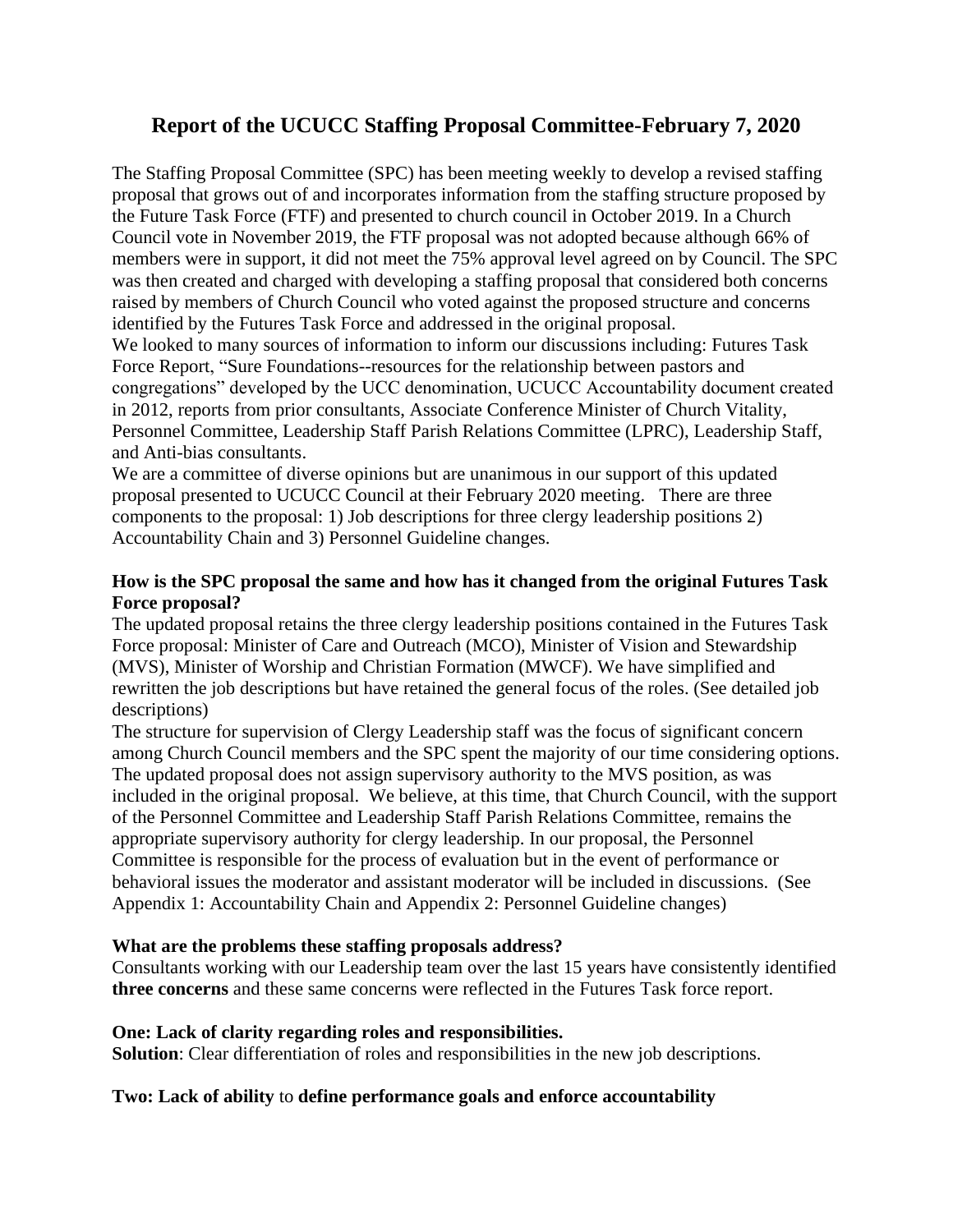**Solution**: MVS position charged with ensuring an articulation of and tracking for performance goals of Leadership Team members. Increased clarity of relationships between Leadership Staff Parish Relations Committee, Personnel Committee and Church Council create a covenant and accountability chain (see Appendix 1: Accountability Chain)

#### **Three: Inefficiency and a lack of strategic planning and vision**

**Solution:** MVS position as Leadership Team Coordinator for efficiency and fostering clarity. MVS position as lead pastor for facilitating a process of visioning and helping the congregation develop a strategic plan from that vision.

#### **Handoffs and Recommendations for ongoing work:**

The Church Council charge to the SPC was to propose a staffing and accountability structure for the Leadership Staff. During our conversations and learnings, issues were raised that were outside of our scope but we believe are essential to the success of this proposal.

**Anti-bias training**: We need to deepen our work related to how we can be equitable, inclusive and fair in our decision processes. The Futures Task Force identified the need for anti-racism and anti-implicit bias training and that participants should include the Leadership Team, the Church Council, the Personnel Committee and the Leadership Staff Parish Relations Committee. The SPC agrees with this recommendation and would add ministry chairs to the list of participants.

**Evaluation Process**: Timely evaluations that include anti-bias considerations and the unique dynamics of pastoral evaluation are a key part of maintaining our commitment to our mutual Covenant and to pastoral excellence. The SPC proposal specifies that evaluations will happen yearly and that the MVS will support the work by identifying best practices. The scope of the SPC work did not include the tasks of articulating and tracking performance goals and implementing best practices. This is important ongoing work that will require more involvement of our congregational leadership including Moderator and Church Council to support the Personnel Committee and the Leadership Staff Parish Relations Committee (LPRC). It will require all of us to dig deeper into what is working well and what needs to be improved and how we can all work together for the good of our mission and faith journeys.

**Communication around accountability:** There is tension between the need to be confidential and a desire to be transparent. These processes need to be governed by clear guidelines about who is involved in discussions and how the information is shared. The SPC proposal specifies a yearly Personnel Committee report to Church Council and includes updated personnel guidelines for corrective action that specify who is involved in discussions. Further work is needed to develop guidelines about how and when this information is shared.

**Leadership Staff Parish Relations Committee (LPRC)**: We recommend incorporating "best practice" recommendations for LPRC from "Sure Foundations", a publication of the UCC denomination. Sure Foundations states: "The particular relationship between a pastor and congregation should be tended deliberately, so the ministries of both pastor and congregation complement each other and further God's grace in the world". The recommendations include